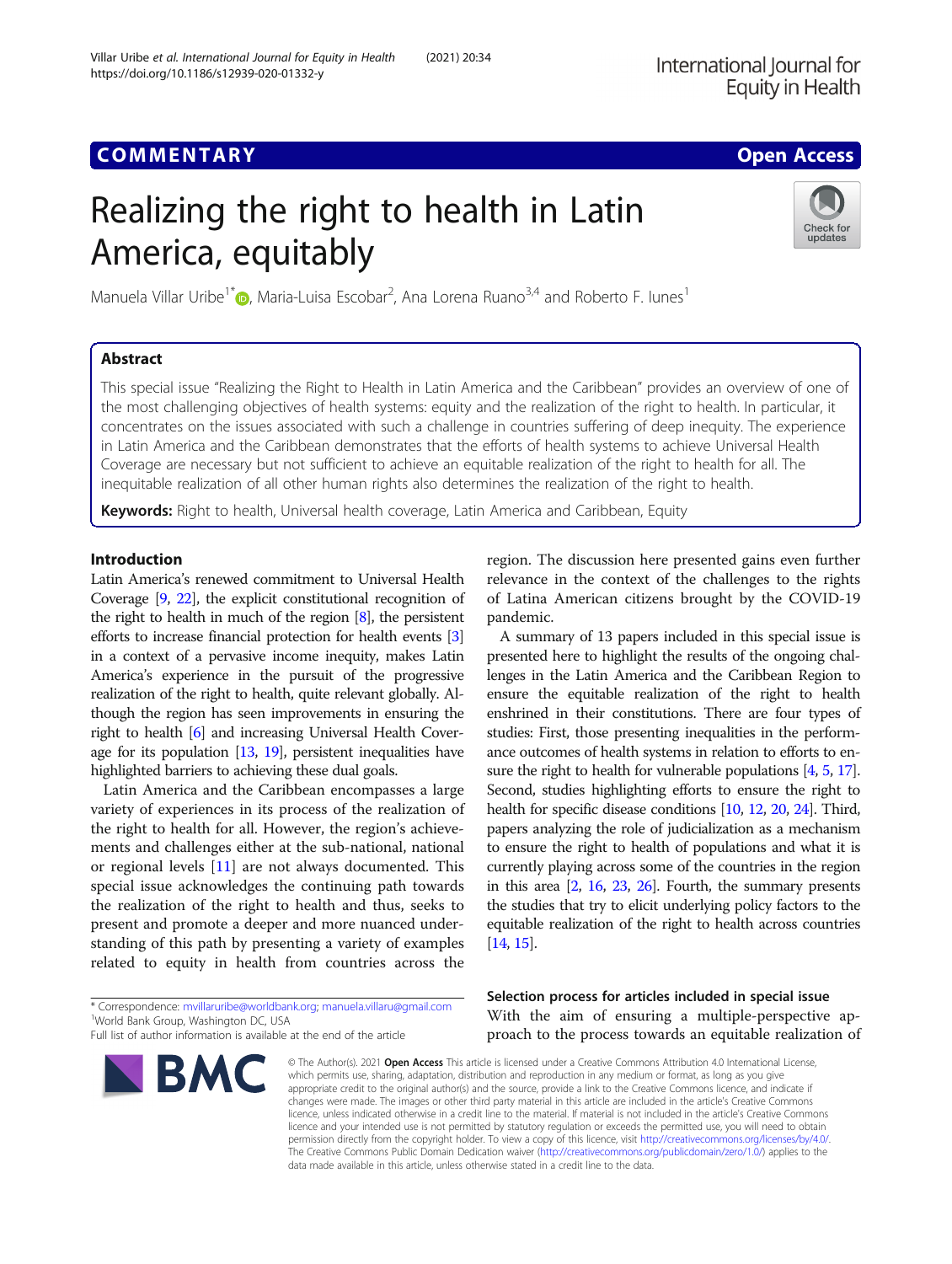the right to health, the articles included in this special issue were selected among submissions of research abstracts presented by researchers from countries across Latin America and the Caribbean. The call for abstracts drew on the broad network of researchers and policy makers of the  $SaluDerecho<sup>1</sup>$  initiative, a regional effort supported by the World Bank, that promotes dialogue and learning on the right to health. Abstracts were selected to represent various country contexts and perspectives on the right to health as follows: Right to health and specific health care process; right to health and population groups; right to health and health conditions; right to health and current mechanisms used to ensure its realization; and, proposed interventions to reduce or mitigate inequalities in the realization of the right to health for all.

## Findings

Articles in this series begin by presenting inequalities in the basic principles of universal health coverage and the right to health. The authors, [[5\]](#page-5-0) explore available data from Haiti to assess inequalities in health service utilization, catastrophic health expenditures and the determinants of health seeking behavior in the years 2012 and 2013 after the devastating 2010 earthquake. The authors find increases in catastrophic health expenditures between the 2 years, mostly driven by increases in these expenditures among the poor and at a time of a decrease in external donor funding, when compared to those observed in the period immediately after the earthquake. The findings also show greater catastrophic household expenditures among the poor as compared with those of the wealthier households, although the results also suggest persons who sought care from community health workers were less likely to incur in catastrophic health expenditures as compared to those receiving care from other types of providers [[5\]](#page-5-0). These results suggest that models of care could be playing a role in out-of-pocket health care expenditures in Haiti.

Two articles explore inequalities in access and continuum of care, highlighting the cases of breast and cervical cancer in Brazil. Despite the constitutional mandate of the right to health for all in the country, [[17](#page-5-0)] found important differences among women of different income groups. Using mixed methods, the authors gained insights into the variation in the organization of breast and cervical cancer care across Brazil. Drawing from an analysis of nationally representative data, a review of key documents, observations and interviews with health workers, the authors find lower rates of screening in poorer states and among women of the lowest income brackets, low rates of diagnosis of breast and cervical cancers (26 and 29% respectively) and high waiting times for initiation of treatment for patients diagnosed outside the hospital setting. Moreover, those who follow the recommended treatment pathways, restricted to the public sector, also experience high waiting times to initiate treatment despite the legally mandated maximum waiting time of 60 days [\[17\]](#page-5-0).

Compare narratives of women of different levels of education and socio-economic status who have sought care with private and public providers for breast cancer in the city of Belo Horizonte in Brazil [[4\]](#page-5-0). Using indepth interviews, the researchers elicit differences in the pathways to initiation and continuation of treatment for their illness. This study finds differences in breast cancer care between participants that may be associated with prevailing social inequalities such as schooling, income, and ethnicity, resulting in lower quality of care for women of greater vulnerability. The findings include greater preventive care behaviors among more educated women, lower waiting times for consultations among more educated women with private health insurance. It also finds greater barriers to access care, including delays that drew women of lower education levels to seek care outside of the public system and incur high out-ofpocket expenditures. Women with lower levels of education were less able to rely on informal networks that expedite diagnostic and treatment procedures. Finally, highlighting the complexities in the demand and supply side barriers to the realization of the right to health, the findings suggest stark differences in the exercise of the right to information and involvement in the definition of the treatment protocol for their individual case. The study finds that wealthier women exercised their right to choose their treatment type and less wealthy women were given few opportunities to dialogue on their treatment options [\[4](#page-5-0)].

Although evidence from Brazil points to stark inequalities for women of different socio-economic status, in Ecuador, one article points to nuanced effect that the evolution towards the realization of the right to health could have on equity [[12\]](#page-5-0). Analyzed inequalities in sexual and reproductive health indicators in 2009 and 2015 across different provinces. Their findings suggest differences in changes in equity for the different indicators investigated. The authors found improvements in equity for indicators of adolescent fertility, and report on growing inequalities in home deliveries and maternal mortality between wealthy and poorer provinces. The authors found no significant changes in equity for indicators of obstetric and abortion complications and C-sections among provinces with greater percentages of population in poverty than wealthier provinces [[12\]](#page-5-0).

Inequity in the realization of the right to health is particularly relevant among vulnerable populations [\[10](#page-5-0)]. <sup>1</sup>

<sup>&</sup>lt;sup>1</sup>See: <https://saluderecho.net/>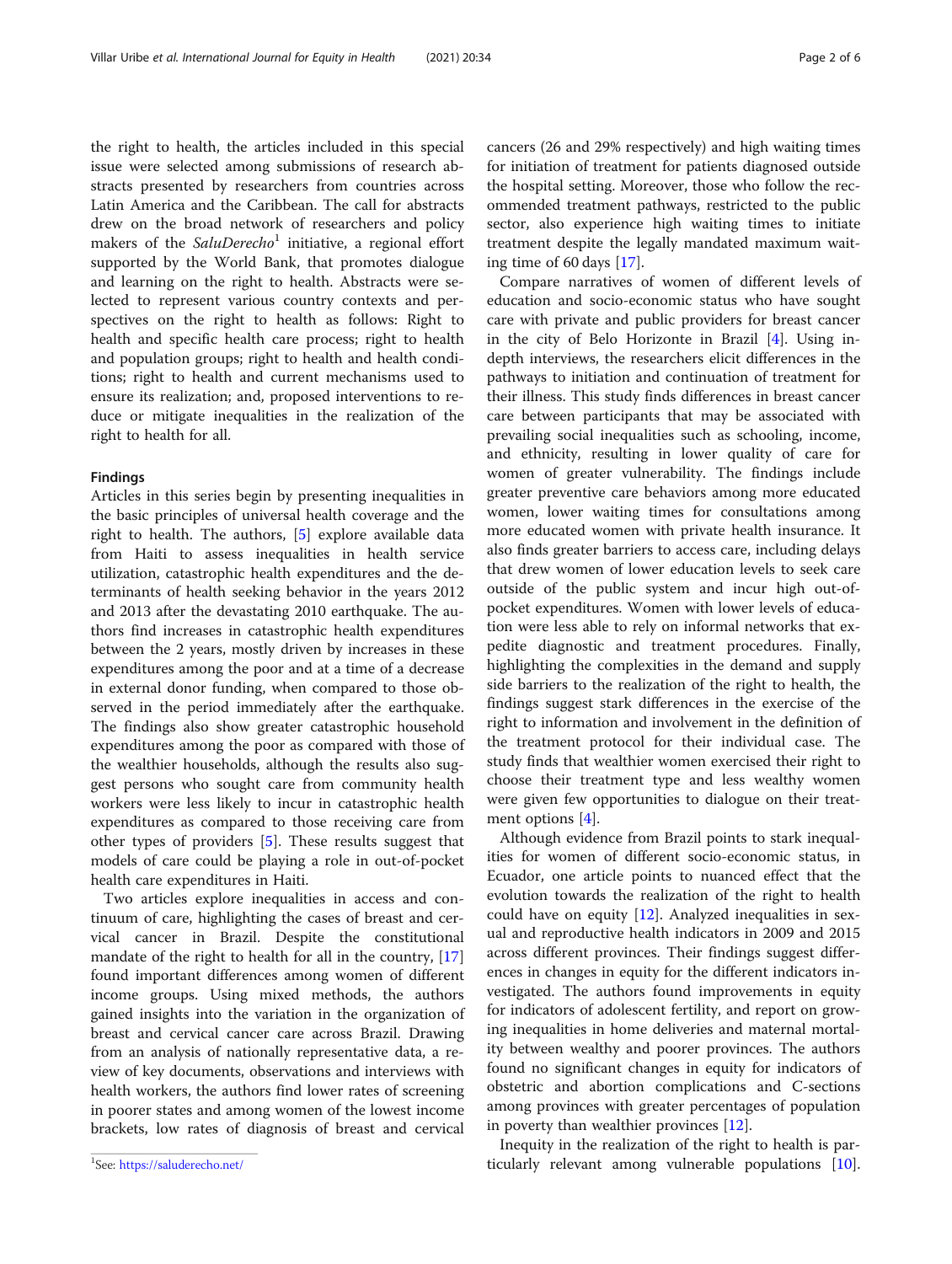Reviewed information from policy and legal documents as well as in-depth interviews with health workers and authorities to examine the barriers faced by indigenous people and rural settlers in the Peruvian Amazon for obtaining tuberculosis (TB) diagnosis and appropriate treatment. The authors find a strong legal framework in place to protect the right to health of indigenous people and people affected by TB. However, structural factors such as misaligned incentives and motivation for health workers, overall scarcity of human resources in rural health facilities, lack of support for training and outreach activities, lack of necessary supplies for diagnosis and transportation of samples and the misdirected use of available inputs to low risk populations, contribute to delays in detection, diagnosis and TB treatment [\[10](#page-5-0)]. This is an example where having legal developments around the right to health but not enough or adequate implementation of supply-side interventions to improve the delivery or care is of course not conducive to an equitable realization of the right to health for all [\[20](#page-5-0)]. Used qualitative methods to explore the experiences of rehabilitation care of adults with physical disabilities in Colombia who came from different socio-economic backgrounds. This research highlights large barriers for the care of disabled adults in the country. The authors find that these patients face challenges to access health services related to their personal mobility, perceptions and knowledge of providers on disability management and lack of support to navigate the health system for obtaining care for their specific needs [[20\]](#page-5-0).

One article points to the life-course effects of socioeconomic vulnerabilities. In an analysis of a crosssectional survey of Mexican immigrant women in New York City, [\[24\]](#page-5-0) explore the correlation between short relative leg length, resulting from childhood undernutrition and infections, with their current state of overweight or obesity. The findings of this study point to an important relationship between the effects of early life socio-economic conditions and the adverse risk of overweight and obesity later in life [\[24\]](#page-5-0). This points to the central role that the realization of the right to food, during all life stages, and the right to decent housing and living conditions (outside the direct realm of health systems) play in preserving inequity in health later in life.

Judicialization in health care is a phenomenon where the Judicial branch intervenes in order to enforce the realization of the right to health. It has appeared as a response of patient's legal action (less often of whole communities) to obtain care. "Lawsuits" to obtain care that has been denied, have been used by patients across countries in the Latin America and Caribbean Region to different extents. In a scoping review [[2\]](#page-4-0), provide a background on the existing evidence on the impact of judicialization on equity as published in peer-reviewed journal articles, as well as grey literature. Their findings suggest a concentration of studies about judicialization cases in Brazil (54% of studies) and Colombia (23% of studies). They also find an increase in publications on the subject over time with a greater percentage of publications between 2011 and 2014 (66%) as compared to the previous 4-year period (17%) and the following 4 years after 2014 (17%). Although a third of studies have ambiguous findings on the effect of judicialization on equity (31%), nearly half (49%) point to negative effects on equity (increases in inequity), and 20% suggest improvements in equity due to this mechanism [\[2](#page-4-0)]. In support of these findings [[26\]](#page-5-0), outline variation in the use of judicialization across Latin America and the Caribbean to enforce the right to health while balancing the democratization and legitimization of priority-setting processes. Authors argue the importance of transparency in the priority setting process and communication about the explicit guarantees of each system for an adequate regulation to be ensured [[26\]](#page-5-0).

Contributing to the limited available knowledge on the use of judicialization  $[16]$  $[16]$ , explore the relationship between the use of judicialization of health care in Minas Gerais, Brazil, and the Human Development and Social Vulnerability indexes of municipalities of beneficiaries who use this grievance mechanism to demand their right to health. The authors find that residents of municipalities with Higher Development Indexes and lower Vulnerability indexes are more likely to file lawsuits in demand for their rights to health services [\[16](#page-5-0)].

Using qualitative methods [[23](#page-5-0)], compare the use of judicialization for access to medicines in Argentina, Brazil, Colombia, and Chile. The study findings show that, in the four countries, the extensive use of the judicialization mechanism to guarantee the constitutional right to health arose from the difficulties in guaranteeing access to medicines included in insurance schemes as well as the influence of the pharmaceutical marketing on priority setting processes and prescription behaviors. The study finds that judicialization has served as a mechanism of accountability from facility and insurance managers to patients, however the mechanism has also brought about the financing of medicines and technologies without evidence of their efficacy or safety. Finally the authors report finding that judicialization has had an impact on research and development policies while in Colombia it has encouraged the recognition of the right to health as a fundamental right and the development of price control policies for certain medicines [\[23](#page-5-0)].

As referred by authors of papers in this issue, less educated citizens, more vulnerable populations, those with less access to information, and people in countries with inefficient and cumbersome legal systems have less access to the Judicial system to demand their right to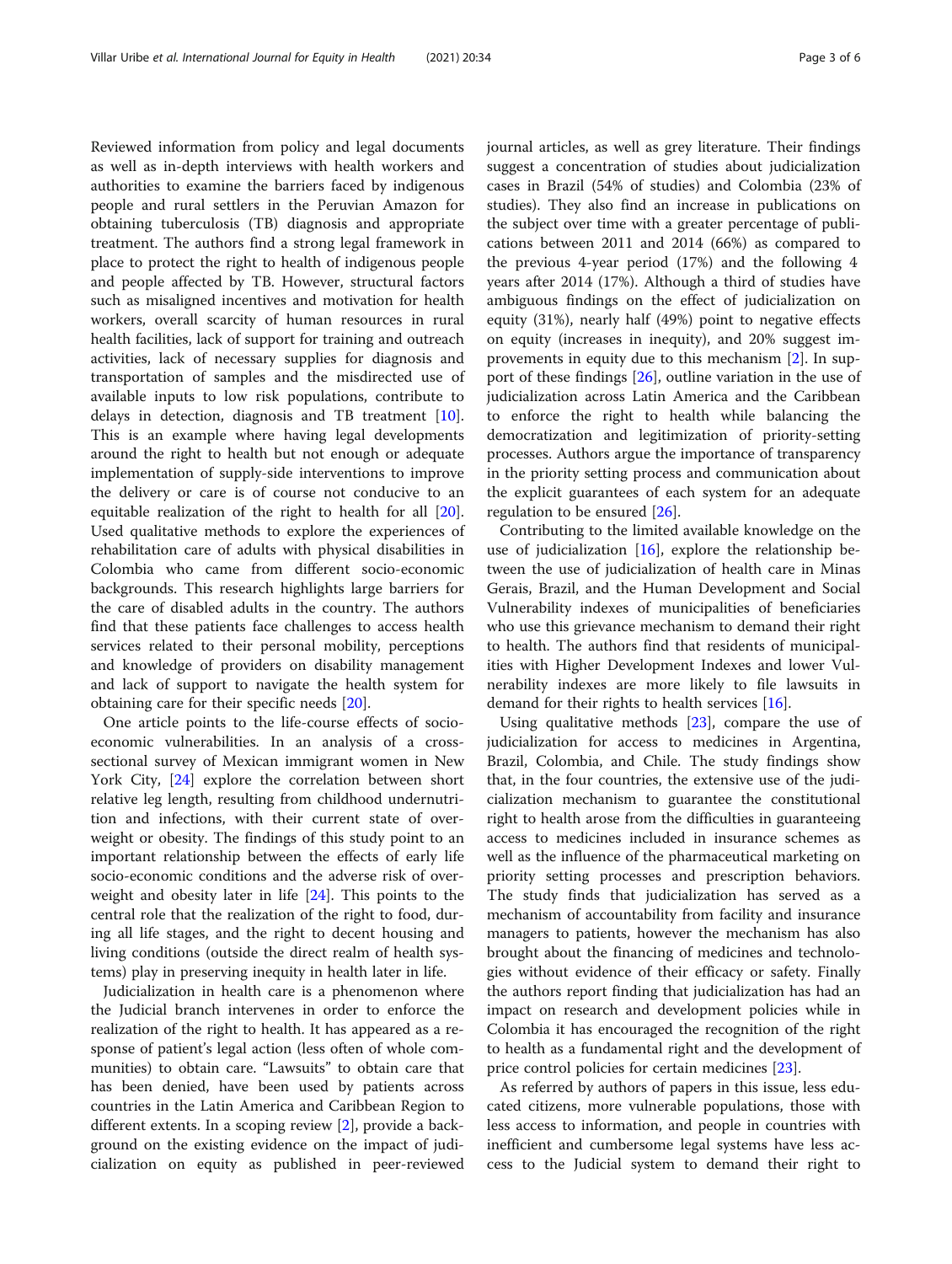health. Research on the relationship between equity and judicialization is limited and remains inconclusive. Further research is necessary to evaluate the impact of judicialization on equity in the realization of the right to health.

Judicialization has begun to be complemented by upstream mechanisms that could aim to reduce, upstream, potential inequalities within and across countries in the Latin America and Caribbean Region [\[14](#page-5-0), [15\]](#page-5-0). Used a participatory research approach with representatives from eight countries in Latin America and South Korea to explore the role of confidentiality agreements as a tool for market regulation and recommendations for their use. The approach included representatives from all three branches of government having health policy makers, members of the judicial and the legislative, as well as other health system representatives like practitioners, insurers, patient organizations and academics from the different countries. The study identified barriers to the equitable negotiation of drug prices across countries. Lack of transparency in pricing and the resulting asymmetries in information are safeguarded and amplified by existing confidentiality agreements. This paper calls for international regulation, so all countries have access to the same information and not restricted by confidentiality agreements. The stakeholders participating in the research suggest the establishment of standardized processes agreed across countries, for the negotiation of drug prices that replace confidentiality agreements and foster transparency of drug prices and improve cross-country equity [\[14](#page-5-0), [15\]](#page-5-0).

Additionally, the pros and cons of continuity of payment for post-trial care, was explored by [\[14,](#page-5-0) [15](#page-5-0)], also through a participatory research approach. Mechanisms ensuring the continuity of post-trial health care treatments, preventing financial ruin of individuals and families participating on clinical trials, have been proposed in the region for progress towards an equitable realization of the right to health. The final consensual recommendation was a World Health Organization resolution recommending all countries call for the medicine and medical device industries, governments, or the sponsors of the clinical trials, to ensure the continuity of care and prevent cross-country inequity as well as detrimental effects on patients and their families once trials end [[14,](#page-5-0) [15\]](#page-5-0).

## **Discussion**

The papers included in this special issue provide a perspective of the process of the realization of the right to health across a variety of country contexts. It includes cases in countries with extensive health insurance coverage such as Colombia and Brazil and where healthcare litigation is common. It provides some contrast in country contexts of varying levels of wealth and of inequalities while also presenting cases related to noncommunicable illnesses (cancers), reproductive health care, infectious diseases and nutrition.

Although the perspectives vary, the research papers in this issue portray a pathway towards the realization of the right to health that is not always linear nor strictly equitable. The realization of the right to health for all citizens is a process that is imbedded in the structural inequity of the societies in question and as such, impacted by it. Such inequity expresses itself in the inequitable realization of all other human rights and consequently also determine the realization of the right to health. The research papers exploring processes and outcomes of the realization of the right to health, show a common theme of inequalities in the quality of care received by the wealthy compared to the poor and for those in conditions of vulnerability due to ethnicity or residence. We see that the realization of the right to health is complex, sometimes apparent in the processes of care, such as waiting times and continuity, sometimes differing across indicators of health services and related outcomes and sometimes persistently inequitable across a person's life-course.

Health policies directed to improve availability, access, affordability and quality of health care have rendered positive results in the region. The Latin America and the Caribbean region has introduced numerous policies and programs to improve not only public health, but both the supply and demand of health care services. Efforts to improve the supply of health care services have sought to expand the availability and quality of services. Creating and equipping more facilities across the national territory and improving the hours of service, increasing the numbers of human resources for health, developing stronger supply chains for better availability of medical inputs and pharmaceuticals, as well as developing policies to control their prices and improve their procurement, are examples of such efforts. In addition, many countries in Latin America and the Caribbean have also introduced reforms to their health systems in search of an expansion in health coverage by introducing demandside interventions to improve access to care, over the last 30 years. Among those there are conditional cash transfer programs, subsidized health insurance, vouchers and other mechanisms to improve financial protection  $[18]$  $[18]$ .

Those efforts to target supply and demand barriers to the realization of the right to health have been combined with the recognition of the right to health as a human right in national Constitutions and the introduction of legal mechanisms to enforce its fulfillment. The combined action in all fronts has generated two type of results: on one hand, access to health care services has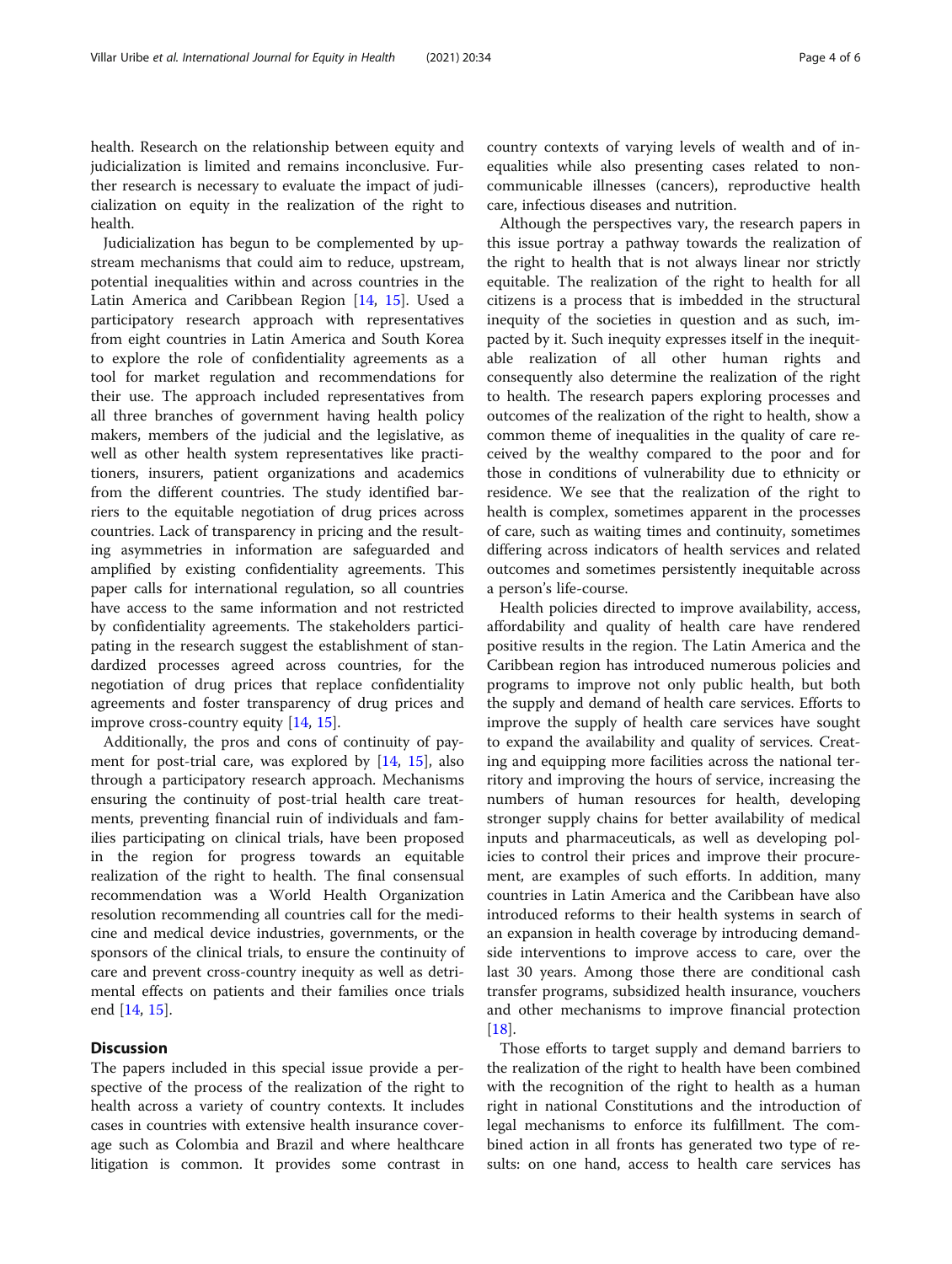<span id="page-4-0"></span>improved and on the other hand inefficiencies in the delivery of care are more evident, making inequity impossible to dismiss. Constitutions in most countries in Latin America and the Caribbean, provide a legal framework that emphasizes the country's commitment to respect, protect and fulfill human rights and explicitly the right to health. Overtime, jurisprudence around the right to health has evolved making clearer and more concrete the government's responsibilities to fulfill the right to health [\[21](#page-5-0)]. In many cases, countries have provided legal instruments intended to enforce the realization of the right to health, while empowering and giving voice to citizens to demand government's accountability. As we see in the papers in this issue, moving towards health coverage in Latin America and the Caribbean region provides multiple examples evidencing inequity in the realization of the right to health and even in the presence of the constitutional mandate to the right to health.

The phenomena of enforcing the realization of the right to health via judicial intervention has made the already existing inequalities more evident and highlight health system inefficiency. There is limited knowledge on the impact of judicialization on equity. As referred by authors of papers in this issue, there is unequal access to the judicial system and research on the relationship between equity and judicialization is limited and remains inconclusive, however, unequal access to the judicial system is not a direct cause of inequity in the realization of the right to heath.

More data and new research are necessary to disentangle the relationship between equity, judicialization and the realization of the right to health. Robust quantitative evaluation methods would prove useful to evaluate causality and to shine more light on the impact of judicialization on equity. On the other hand, variation in the enforcement of guarantees and the use of judicialization mechanisms is seen to be intertwined with the legitimization and transparency of the priority-setting processes.

Overall, these papers highlight the importance of understanding that the realization of the right to health for all citizens is a process imbedded in the structural inequity of the societies in question. Structural inequity determines progress on and challenges the path to the realization of the right to health, even with enforcement of a constitutional mandate through judicialization. Despite all these efforts, the search for universal coverage continues to this day with the underlying promise to fulfill the right to health for all citizens and continues to be most challenged in societies with pervasive income inequity.

## Conclusion

The experience in Latin America and the Caribbean demonstrates that health systems' efforts are necessary but not sufficient to ensure an equitable realization to the right to health. This is a process intertwined, dependent on, and one that progresses in tandem with the realization of a whole set of other human rights. This is of particular importance in societies plagued with deep inequity [[7,](#page-5-0) [25\]](#page-5-0). The right to obtain an education, live in decent housing, the right to food and to land, the right to a safe environment, to information, as well as many others are not independent of each other, and certainly define the results of the realization of the right to health  $[1]$ . That is why in order to achieve an equitable realization of the right to health for all, a multi-systemic approach is necessary. Multiple efforts on the part of health systems, and even in the presence of mechanisms to enforce the constitutional mandate to the right to health, are necessary but not sufficient to achieve an equitable realization of the right to health.

#### Acknowledgements

The authors would like to acknowledge the researchers that have contributed to the Special Issue on the Equitable Realization of the Right to Health from which the conclusions of this manuscript are drawn.

#### Authors' contributions

MLE, MVU, ALR and RFI contributed to the conceptualization of the manuscript and its final approval. The first draft of the manuscript was written collaboratively by MLE and MVU with guidance provided by ALR. Conclusions were agreed on by all authors.

#### Funding

No funding was received for the drafting of this manuscript.

#### Availability of data and materials

Not applicable.

Ethics approval and consent to participate Not applicable.

#### Consent for publication

All authors have provided consent for the publication of this manuscript.

#### Competing interests

The authors declare no competing interests.

#### Author details

<sup>1</sup>World Bank Group, Washington DC, USA. <sup>2</sup>Independent Consultant, Washington DC, USA. <sup>3</sup>Center for International Health, Department of Global Public Health at University of Bergen, Bergen, Norway. <sup>4</sup>Center for the Study of Equity and Governance in Health Systems (CEGSS), Guatemala City, Guatemala.

### Received: 14 November 2020 Accepted: 23 November 2020 Published online: 13 January 2021

#### References

- 1. Abramo L, Cecchini S, Ullmann H. Addressing health inequalities in Latin America: the role of social protection. Ciência Saúde Coletiva. 2020;25:1587– 98. [https://doi.org/10.1590/1413-81232020255.32802019.](https://doi.org/10.1590/1413-81232020255.32802019)
- 2. Andia TS, Lamprea E. Is the Judicialization of health care bad for equity? A scoping review. Int J Equity Health. 2019;18(1):61. [https://doi.org/10.1186/](https://doi.org/10.1186/s12939-019-0961-y) [s12939-019-0961-y.](https://doi.org/10.1186/s12939-019-0961-y)
- 3. Atun, Rifat, De Andrade LO, Almeida G, Cotlear D, Dmytraczenko T, Frenz P, Garcia P, et al. "Health-system reform and universal health coverage in Latin America." Lancet. 2015;385(9974):1230–47. [https://doi.org/10.1016/S0140-](https://doi.org/10.1016/S0140-6736(14)61646-9) [6736\(14\)61646-9](https://doi.org/10.1016/S0140-6736(14)61646-9).